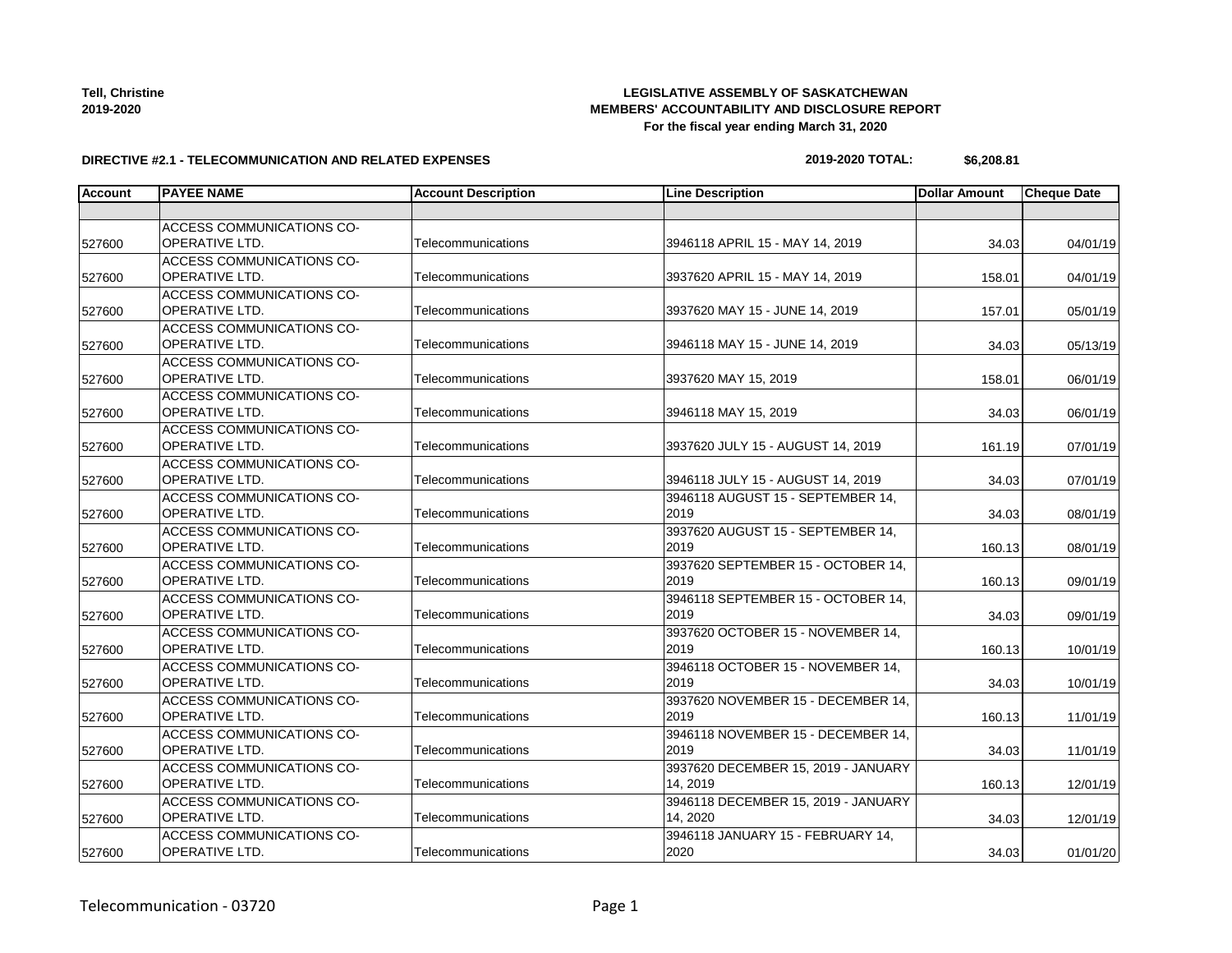| <b>Account</b> | <b>PAYEE NAME</b>                | <b>Account Description</b>    | <b>Line Description</b>                 | <b>Dollar Amount</b> | <b>Cheque Date</b> |
|----------------|----------------------------------|-------------------------------|-----------------------------------------|----------------------|--------------------|
|                | <b>ACCESS COMMUNICATIONS CO-</b> |                               | 3937620 JANUARY 15 - FEBRUARY 14,       |                      |                    |
| 527600         | OPERATIVE LTD.                   | Telecommunications            | 2020                                    | 160.13               | 01/01/20           |
|                | ACCESS COMMUNICATIONS CO-        |                               |                                         |                      |                    |
| 527600         | OPERATIVE LTD.                   | Telecommunications            | 3946118 FEBRUARY 15 - MARCH 14, 2020    | 34.03                | 01/15/20           |
|                | ACCESS COMMUNICATIONS CO-        |                               |                                         |                      |                    |
| 527600         | OPERATIVE LTD.                   | Telecommunications            | 3937620 FEBRUARY 15 - MARCH 14, 2020    | 160.13               | 01/15/20           |
|                | ACCESS COMMUNICATIONS CO-        |                               |                                         |                      |                    |
| 527600         | <b>OPERATIVE LTD.</b>            | Telecommunications            | 3946118 MARCH 15 - APRIL 14, 2020       | 34.03                | 03/01/20           |
|                | ACCESS COMMUNICATIONS CO-        |                               |                                         |                      |                    |
| 527600         | OPERATIVE LTD.                   | Telecommunications            | 3937620 MARCH 15 - APRIL 14, 2020       | 160.13               | 03/01/20           |
| 527600         | <b>BTS GROUP INC.</b>            | Telecommunications            | DOMAIN RENEWAL JUNE 2019                | 19.88                | 07/01/19           |
| 527600         | <b>OMNIONLINE</b>                | Telecommunications            | <b>ANNUAL WEBSITE HOSTING</b>           | 466.40               | 01/06/20           |
| 527600         | <b>OMNIONLINE</b>                | Telecommunications            | <b>WEBSITE HOSTING</b>                  | 190.80               | 02/06/20           |
| 527600         | <b>SASKTEL</b>                   | Telecommunications            | 145855088006 APRIL 16, 2019             | 48.91                | 05/01/19           |
| 527600         | <b>SASKTEL</b>                   | Telecommunications            | 145855088006 may 16, 2019               | 48.91                | 06/01/19           |
| 527600         | <b>SASKTEL</b>                   | Telecommunications            | 145855088006 JUNE 16, 2019              | 48.91                | 07/01/19           |
| 527600         | <b>SASKTEL</b>                   | Telecommunications            | 145855088006 JULY 16, 2019              | 48.91                | 08/01/19           |
| 527600         | <b>SASKTEL</b>                   | Telecommunications            | 894485099004 AUGUST 7, 2019             | 53.87                | 08/07/19           |
| 527600         | <b>SASKTEL</b>                   | Telecommunications            | 145855088006 AUGUST 16, 2019            | 50.38                | 09/01/19           |
| 527600         | <b>SASKTEL</b>                   | Telecommunications            | 145855088006 SEPTEMBER 16, 2019         | 50.38                | 10/01/19           |
| 527600         | <b>SASKTEL</b>                   | Telecommunications            | 145855088006 OCTOBER 16, 2019           | 50.42                | 11/01/19           |
| 527600         | <b>SASKTEL</b>                   | Telecommunications            | 145855088006 NOVEMBER 16, 2019          | 48.91                | 12/01/19           |
| 527600         | <b>SASKTEL</b>                   | Telecommunications            | 145855088006 DECEMBER 16, 2019          | 50.42                | 01/01/20           |
| 527600         | <b>SASKTEL</b>                   | Telecommunications            | 145855088006 JANUARY 16, 2020           | 48.91                | 01/15/20           |
| 527600         | <b>SASKTEL</b>                   | Telecommunications            | 145855088006 FEBRUARY 16, 2020          | 50.42                | 03/01/20           |
| 527600         | <b>SASKTEL</b>                   | Telecommunications            | 145855088006 MARCH 16, 2020             | 48.91                | 03/16/20           |
|                | SECURTEK MONITORING SOLUTIONS    |                               |                                         |                      |                    |
| 527600         | INC.                             | Telecommunications            | <b>SECURITY MONITORING</b>              | 72.98                | 04/01/19           |
|                | SECURTEK MONITORING SOLUTIONS    |                               |                                         |                      |                    |
| 527600         | INC.                             | Telecommunications            | <b>SECURITY MONITORING</b>              | 72.98                | 08/01/19           |
|                | SECURTEK MONITORING SOLUTIONS    |                               |                                         |                      |                    |
| 527600         | INC.                             | Telecommunications            | <b>SECURITY MONITORING</b>              | 72.98                | 10/01/19           |
|                | SECURTEK MONITORING SOLUTIONS    |                               |                                         |                      |                    |
| 527600         | INC.                             | Telecommunications            | <b>SECURITY MONITORING</b>              | 72.98                | 01/01/20           |
|                |                                  |                               | <b>REIMB: INTERNET APRIL - DECEMBER</b> |                      |                    |
| 527600         | TELL, CHRISTINE A                | Telecommunications            | 2019                                    | 648.90               | 12/13/19           |
| 527600         | TELL, CHRISTINE A                | Telecommunications            | <b>REIMB: SECURITY MONITORING</b>       | 499.41               | 12/13/19           |
|                |                                  |                               | <b>REIMB: SECURITY MONITORING</b>       |                      |                    |
| 527600         | TELL, CHRISTINE A                | Telecommunications            | JANUARY, FEBRUARY, MARCH 2020           | 166.41               | 03/20/20           |
|                |                                  |                               | REIMB: INTERNET JANUARY,                |                      |                    |
| 527600         | TELL, CHRISTINE A                | Telecommunications            | FEBRUARY, MARCH 2020                    | 216.30               | 03/20/20           |
| 530600         | <b>SASKTEL</b>                   | Placement - Tender Ads        | 894485099004 APRIL 7, 2019              | 104.60               | 05/01/19           |
| 530600         | <b>SASKTEL</b>                   | Placement - Tender Ads        | 894485099004 MAY 7 2019                 | 104.60               | 05/07/19           |
| 530600         | <b>SASKTEL</b>                   | Placement - Tender Ads        | 894485099004 JUNE 7, 2019               | 107.74               | 06/07/19           |
| 530600         | <b>SASKTEL</b>                   | <b>Placement - Tender Ads</b> | 894485099004 JULY 7M, 2019              | 52.30                | 08/01/19           |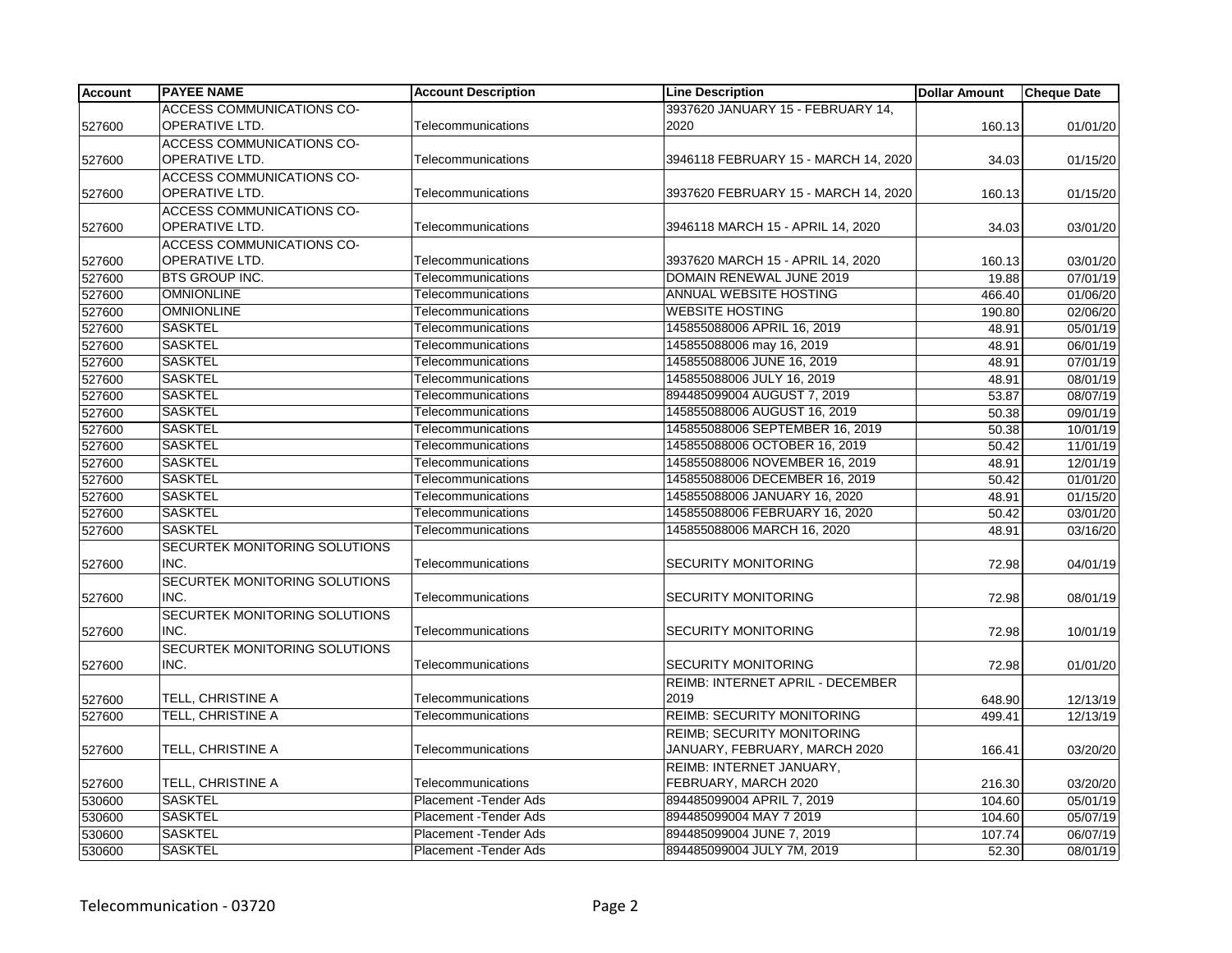| <b>Account</b> | <b>IPAYEE NAME</b> | <b>IAccount Description</b> | Line Description               | Dollar Amount | <b>Cheque Date</b> |
|----------------|--------------------|-----------------------------|--------------------------------|---------------|--------------------|
| 530600         | <b>SASKTEL</b>     | Placement - Tender Ads      | 894485099004 SEPTEMBER 7, 2019 | 52.30         | 10/01/19           |
| 530600         | <b>SASKTEL</b>     | Placement - Tender Ads      | 894485099004 OCT/19            | 52.30         | 10/07/19           |
| 530600         | <b>ISASKTEL</b>    | Placement -Tender Ads       | 894485099004 NOVEMBER 7, 2019  | 52.30         | 12/01/19           |
| 530600         | <b>SASKTEL</b>     | Placement -Tender Ads       | 894485099004 DECEMBER 7, 2019  | 53.87         | 12/07/19           |
| 530600         | <b>ISASKTEL</b>    | Placement - Tender Ads      | 894485099004 JANUARY 7, 2020   | 52.30         | 01/07/20           |
| 530600         | <b>SASKTEL</b>     | Placement -Tender Ads       | 894485099004 FEBRUARY 7, 2020  | 52.30         | 02/07/20           |
| 530600         | <b>ISASKTEL</b>    | Placement - Tender Ads      | 894485099004 MARCH 7, 2020     | 52.30         | 03/07/20           |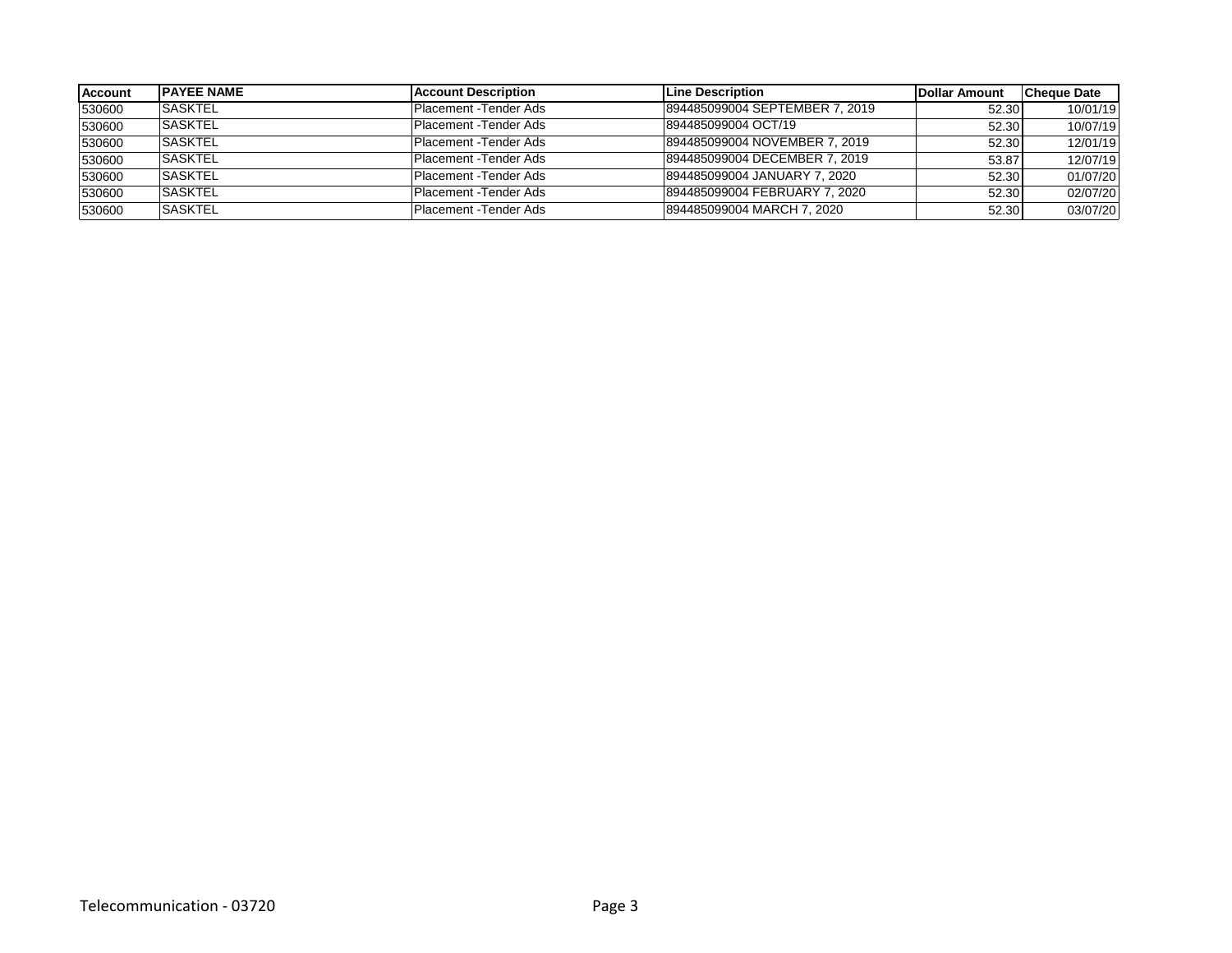**Tell, Christine 2019-2020**

### **LEGISLATIVE ASSEMBLY OF SASKATCHEWAN MEMBERS' ACCOUNTABILITY AND DISCLOSURE REPORT For the fiscal year ending March 31, 2020**

### **DIRECTIVE #3.1 - MLA TRAVEL AND LIVING EXPENSES**

| 2019-2020 TOTAL: | \$7,744.69 |
|------------------|------------|
|                  |            |

| <b>Account</b> | <b>PAYEE NAME</b>                                          | <b>Account Description</b>  | <b>Line Description</b>          | <b>Dollar Amount</b> | <b>Cheque Date</b> |
|----------------|------------------------------------------------------------|-----------------------------|----------------------------------|----------------------|--------------------|
|                |                                                            |                             |                                  |                      |                    |
| 541900         | MINISTER OF FINANCE-MINISTRY OF<br><b>CENTRAL SERVICES</b> | <b>Elected Rep - Travel</b> | CVA APRIL 2019                   | 294.04               | 06/01/19           |
|                | MINISTER OF FINANCE-MINISTRY OF                            |                             |                                  |                      |                    |
| 541900         | <b>CENTRAL SERVICES</b>                                    | <b>Elected Rep - Travel</b> | <b>CVA MAY 2019</b>              | 421.92               | 07/01/19           |
|                | MINISTER OF FINANCE-MINISTRY OF                            |                             |                                  |                      |                    |
| 541900         | <b>CENTRAL SERVICES</b>                                    | <b>Elected Rep - Travel</b> | JUNE 2019 CVA TRAVEL             | 665.24               | 08/01/19           |
|                | MINISTER OF FINANCE-MINISTRY OF                            |                             |                                  |                      |                    |
| 541900         | <b>CENTRAL SERVICES</b>                                    | <b>Elected Rep - Travel</b> | CVA JULY 2019                    | 517.69               | 09/01/19           |
|                | MINISTER OF FINANCE-MINISTRY OF                            |                             |                                  |                      |                    |
| 541900         | <b>CENTRAL SERVICES</b>                                    | <b>Elected Rep - Travel</b> | AUGUST 2019 CVA                  | 633.65               | 10/01/19           |
|                | MINISTER OF FINANCE-MINISTRY OF                            |                             |                                  |                      |                    |
| 541900         | <b>CENTRAL SERVICES</b>                                    | <b>Elected Rep - Travel</b> | SEPTEMBER 2019 MLA CVA TRAVEL    | 217.36               | 11/08/19           |
|                | MINISTER OF FINANCE-MINISTRY OF                            |                             |                                  |                      |                    |
| 541900         | <b>CENTRAL SERVICES</b>                                    | <b>Elected Rep - Travel</b> | CVA OCTOBER 2019                 | 316.64               | 12/12/19           |
|                | MINISTER OF FINANCE-MINISTRY OF                            |                             |                                  |                      |                    |
| 541900         | <b>CENTRAL SERVICES</b>                                    | Elected Rep - Travel        | CVA NOVEMBER 2019                | 254.82               | 01/01/20           |
|                | MINISTER OF FINANCE-MINISTRY OF                            |                             |                                  |                      |                    |
| 541900         | <b>CENTRAL SERVICES</b>                                    | Elected Rep - Travel        | DECEMBER 2019 CVA TRAVEL         | 368.60               | 02/01/20           |
|                | MINISTER OF FINANCE-MINISTRY OF                            |                             |                                  |                      |                    |
| 541900         | <b>CENTRAL SERVICES</b>                                    | Elected Rep - Travel        | JANUARY 2020 CVA TRAVEL          | 528.91               | 03/01/20           |
|                | MINISTER OF FINANCE-MINISTRY OF<br><b>CENTRAL SERVICES</b> | <b>Elected Rep - Travel</b> | FEBRUARY 2020 CVA TRAVEL         |                      |                    |
| 541900         | MINISTER OF FINANCE-MINISTRY OF                            |                             |                                  | 526.64               | 03/01/20           |
| 541900         | <b>CENTRAL SERVICES</b>                                    | <b>Elected Rep - Travel</b> | MARCH 2020 CVA TRAVEL            | 314.20               | 03/31/20           |
| 541900         | TELL, CHRISTINE A                                          | <b>Elected Rep - Travel</b> | MLA TRAVEL APRIL 12, 2019        | 175.00               | 04/25/19           |
| 541900         | TELL, CHRISTINE A                                          | <b>Elected Rep - Travel</b> | MLA TRAVEL APRIL 1 - 30, 2019    | 333.25               | 05/01/19           |
| 541900         | TELL, CHRISTINE A                                          | <b>Elected Rep - Travel</b> | MLA TRAVEL MAY 2 - 16, 2019      | 202.20               | 05/17/19           |
| 541900         | TELL, CHRISTINE A                                          | <b>Elected Rep - Travel</b> | MLA TRAVEL JUNE 14 & 20, 2019    | 141.10               | 07/15/19           |
| 541900         | TELL, CHRISTINE A                                          | <b>Elected Rep - Travel</b> | MLA TRAVEL JUNE 06-JULY 10, 2019 | 202.38               | 08/06/19           |
| 541900         | TELL, CHRISTINE A                                          | Elected Rep - Travel        | MLA TRAVEL AUGUST 7 - 9, 2019    | 477.61               | 08/19/19           |
| 541900         | TELL, CHRISTINE A                                          | <b>Elected Rep - Travel</b> | MLA TRAVEL SEPTEMBER 7, 2019     | 125.00               | 09/19/19           |
| 541900         | TELL, CHRISTINE A                                          | <b>Elected Rep - Travel</b> | MLA TRAVEL OCT 28, 2019          | 45.00                | 11/04/19           |
| 541900         | TELL, CHRISTINE A                                          | Elected Rep - Travel        | MLA TRAVEL OCT 24-31, 2019       | 123.10               | 11/05/19           |
| 541900         | TELL, CHRISTINE A                                          | Elected Rep - Travel        | MLA TRAVEL NOVEMBER 8, 2019      | 78.00                | 11/14/19           |
| 541900         | TELL, CHRISTINE A                                          | <b>Elected Rep - Travel</b> | MLA TRAVEL NOVEMBER 4 - 28, 2019 | 308.00               | 11/29/19           |
| 541900         | TELL, CHRISTINE A                                          | <b>Elected Rep - Travel</b> | MLA TRAVEL DECEMBER 2 - 5, 2019  | 82.15                | 12/06/19           |
| 541900         | TELL, CHRISTINE A                                          | Elected Rep - Travel        | MLA TRAVEL DECEMBER 12, 2019     | 38.09                | 01/01/20           |
| 541900         | TELL, CHRISTINE A                                          | <b>Elected Rep - Travel</b> | MLA TRAVEL JANUARY 25, 2020      | 125.00               | 01/29/20           |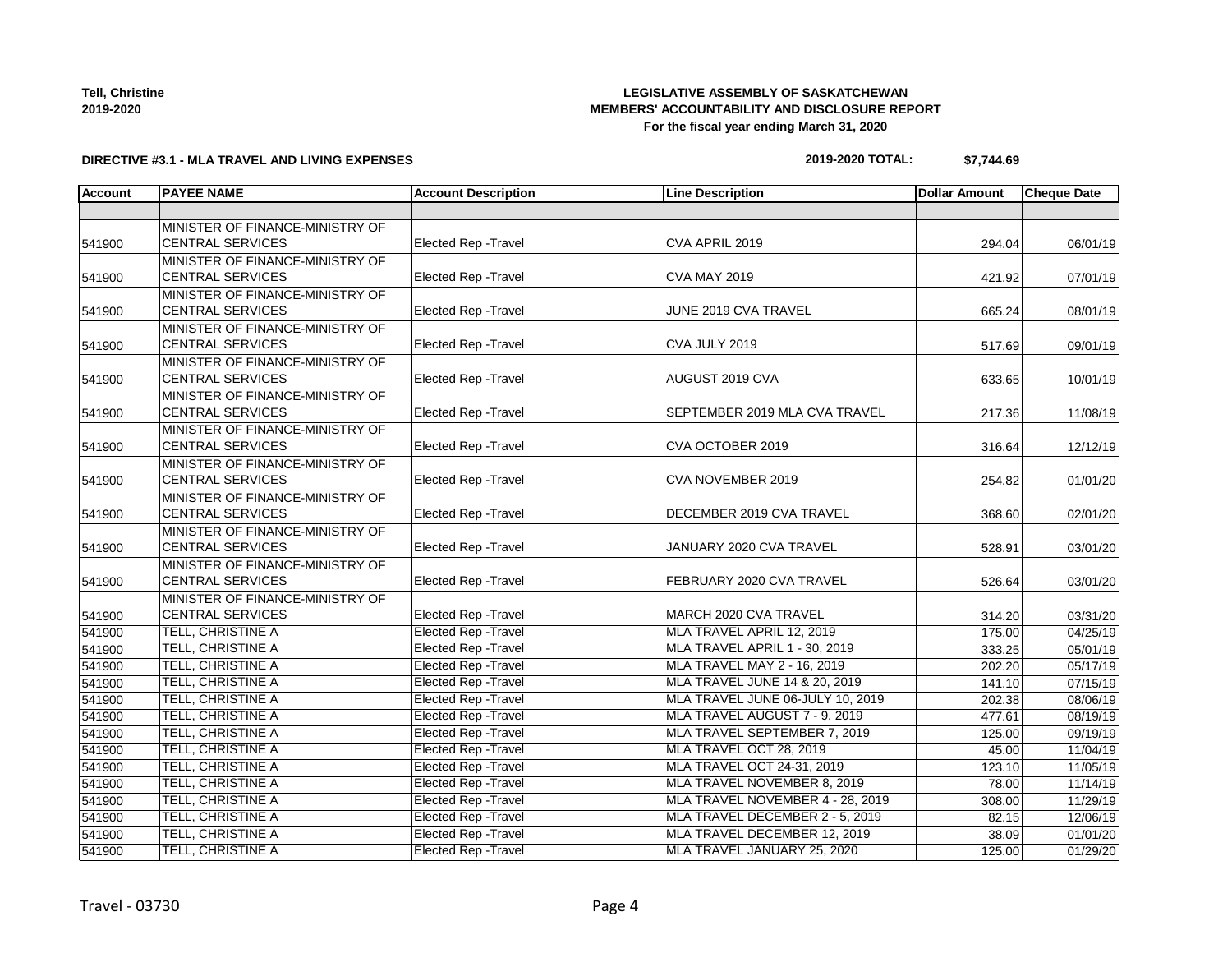| <b>Account</b> | <b>IPAYEE NAME</b>                                 | <b>IAccount Description</b> | lLine Description                                                                        | <b>IDollar</b><br><b>≀ Amount</b> | <b>ICheque Date</b> |
|----------------|----------------------------------------------------|-----------------------------|------------------------------------------------------------------------------------------|-----------------------------------|---------------------|
| 541900         | CHRISTINE A                                        | lected Rep - Travel         | . MARCH 2<br>nonc<br><b>TRAVEL</b><br><b>B</b> A<br>$\overline{A}$<br>ZUZU<br><b>IO.</b> | 226.10                            | 03/23/20            |
| 541900         | CHRISTINE $\overline{\kappa}$<br><b>TEI</b><br>--- | Traver<br>lected Rep:       | . NOVEMBER 8. 2019<br>TRAVEL                                                             | 3.00                              | 03/31/20            |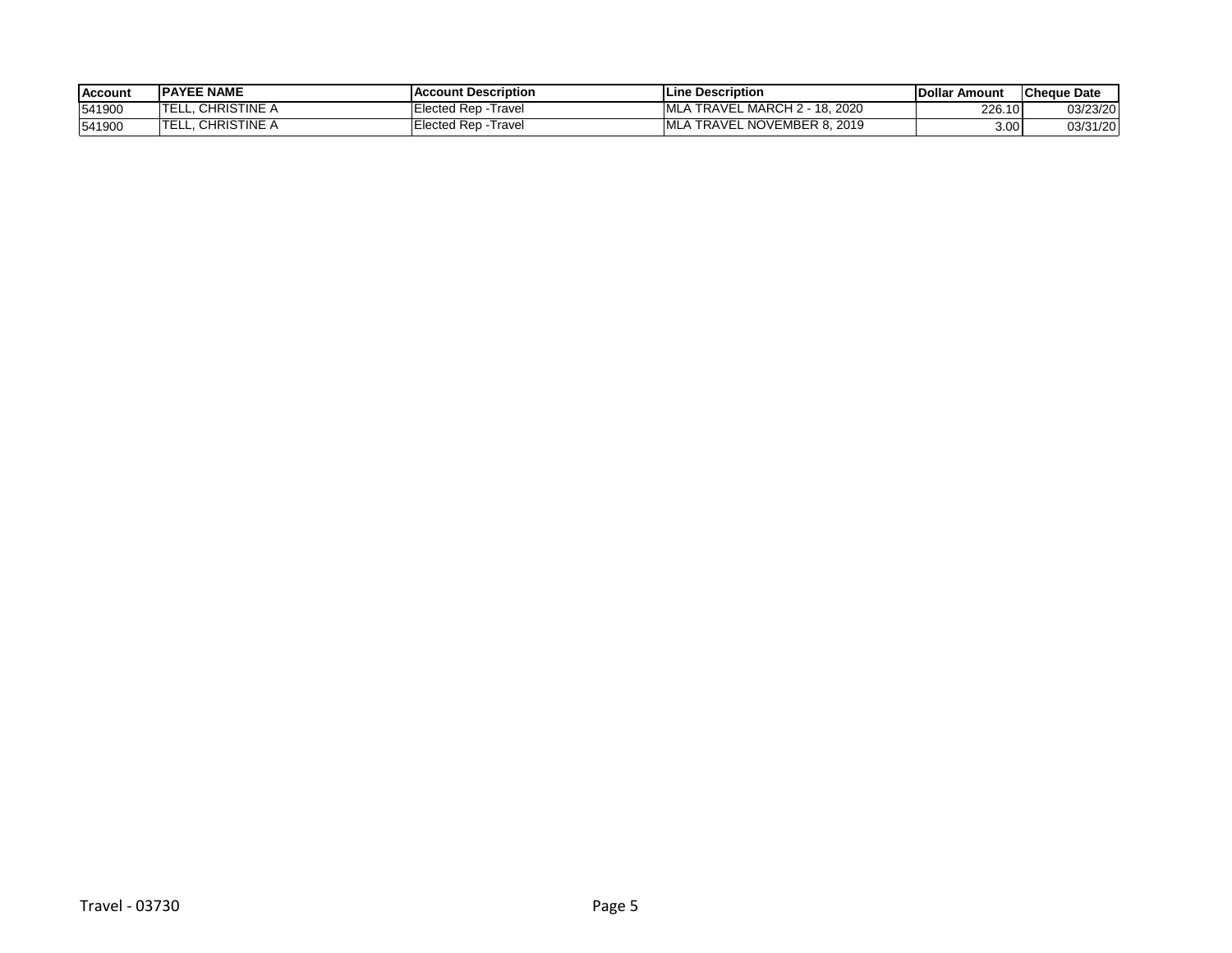**Tell, Christine 2019-2020**

### **LEGISLATIVE ASSEMBLY OF SASKATCHEWAN MEMBERS' ACCOUNTABILITY AND DISCLOSURE REPORT For the fiscal year ending March 31, 2020**

## **DIRECTIVE #4.1 - CONSTITUENCY SERVICE EXPENSES**

| 2019-2020 TOTAL: | \$45,050.71 |
|------------------|-------------|
|------------------|-------------|

| <b>Account</b> | <b>PAYEE NAME</b>                                          | <b>Account Description</b>                                                | <b>Line Description</b>        | <b>Dollar Amount</b> | <b>Cheque Date</b> |
|----------------|------------------------------------------------------------|---------------------------------------------------------------------------|--------------------------------|----------------------|--------------------|
|                |                                                            |                                                                           |                                |                      |                    |
|                |                                                            |                                                                           |                                |                      |                    |
| 522000         | NIESNER PROPERTIES INC.                                    | Rent of Ground, Buildings and Other Space   APRIL 2019 MLA OFFICE RENT    |                                | 1,750.00             | 04/01/19           |
|                |                                                            |                                                                           |                                |                      |                    |
| 522000         | NIESNER PROPERTIES INC.                                    | Rent of Ground, Buildings and Other Space   MAY 2019 MLA OFFICE RENT      |                                | 1,750.00             | 04/12/19           |
| 522000         | NIESNER PROPERTIES INC.                                    | Rent of Ground, Buildings and Other Space JUNE 2019 MLA OFFICE RENT       |                                | 1,750.00             | 05/15/19           |
|                |                                                            |                                                                           |                                |                      |                    |
| 522000         | NIESNER PROPERTIES INC.                                    | Rent of Ground, Buildings and Other Space JULY 2019 MLA OFFICE RENT       |                                | 1,750.00             | 06/11/19           |
| 522000         | NIESNER PROPERTIES INC.                                    | Rent of Ground, Buildings and Other Space   AUGUST 2019 MLA OFFICE RENT   |                                | 1,750.00             | 07/16/19           |
| 522000         | NIESNER PROPERTIES INC.                                    | Rent of Ground, Buildings and Other Space                                 | SEPTEMBER 2019 MLA OFFICE RENT | 1,750.00             | 08/20/19           |
|                |                                                            |                                                                           |                                |                      |                    |
| 522000         | NIESNER PROPERTIES INC.                                    | Rent of Ground, Buildings and Other Space                                 | OCTOBER 2019 MLA OFFICE RENT   | 1,750.00             | 09/20/19           |
| 522000         | NIESNER PROPERTIES INC.                                    | Rent of Ground, Buildings and Other Space                                 | NOVEMBER 2019 MLA OFFICE RENT  | 1,750.00             | 10/18/19           |
|                |                                                            |                                                                           |                                |                      |                    |
| 522000         | NIESNER PROPERTIES INC.                                    | Rent of Ground, Buildings and Other Space                                 | DECEMBER 2019 MLA OFFICE RENT  | 1,750.00             | 11/08/19           |
| 522000         | NIESNER PROPERTIES INC.                                    | Rent of Ground, Buildings and Other Space                                 | JANUARY 2020 MLA OFFICE RENT   | 1,750.00             | 12/13/19           |
| 522000         | NIESNER PROPERTIES INC.                                    | Rent of Ground, Buildings and Other Space   FEBRUARY 2020 MLA OFFICE RENT |                                | 1,750.00             | 01/16/20           |
| 522000         | NIESNER PROPERTIES INC.                                    | Rent of Ground, Buildings and Other Space                                 | MAR 2020 MLA OFFICE RENT       | 1,750.00             | 02/20/20           |
| 522200         | <b>GOLD BUSINESS MACHINES LTD.</b>                         | Rent of Photocopiers                                                      | <b>COPIER CHARGES</b>          | 143.06               | 05/01/19           |
| 522200         | <b>GOLD BUSINESS MACHINES LTD.</b>                         | Rent of Photocopiers                                                      | <b>COPIER CHARGES</b>          | 145.07               | 06/03/19           |
| 522200         | <b>GOLD BUSINESS MACHINES LTD.</b>                         | Rent of Photocopiers                                                      | <b>COPIER CHARGES</b>          | 128.87               | 08/01/19           |
| 522200         | <b>GOLD BUSINESS MACHINES LTD.</b>                         | Rent of Photocopiers                                                      | <b>COPIER CHARGES</b>          | 125.16               | 08/01/19           |
| 522200         | <b>GOLD BUSINESS MACHINES LTD.</b>                         | Rent of Photocopiers                                                      | <b>COPIER CHARGES</b>          | 126.47               | 09/03/19           |
| 522200         | <b>GOLD BUSINESS MACHINES LTD.</b>                         | Rent of Photocopiers                                                      | <b>COPIER CHARGES</b>          | 130.90               | 10/04/19           |
| 522200         | <b>GOLD BUSINESS MACHINES LTD.</b>                         | <b>Rent of Photocopiers</b>                                               | <b>COPIER CHARGES</b>          | 126.73               | 11/01/19           |
| 522200         | <b>GOLD BUSINESS MACHINES LTD.</b>                         | Rent of Photocopiers                                                      | <b>COPIER CHARGES</b>          | 129.20               | 12/01/19           |
| 522200         | <b>GOLD BUSINESS MACHINES LTD.</b>                         | Rent of Photocopiers                                                      | <b>COPIER CHARGES</b>          | 132.43               | 01/01/20           |
| 522200         | <b>GOLD BUSINESS MACHINES LTD.</b>                         | Rent of Photocopiers                                                      | <b>COPIER CHARGES</b>          | 130.31               | 02/06/20           |
| 522200         | <b>GOLD BUSINESS MACHINES LTD.</b>                         | Rent of Photocopiers                                                      | <b>COPIER CHARGES</b>          | 129.42               | 03/01/20           |
| 522200         | MINISTER OF FINANCE-MINISTRY OF<br><b>CENTRAL SERVICES</b> | <b>Rent of Photocopiers</b>                                               | <b>PHOTOCOPIER SERVICE FEE</b> | 100.00               | 01/01/20           |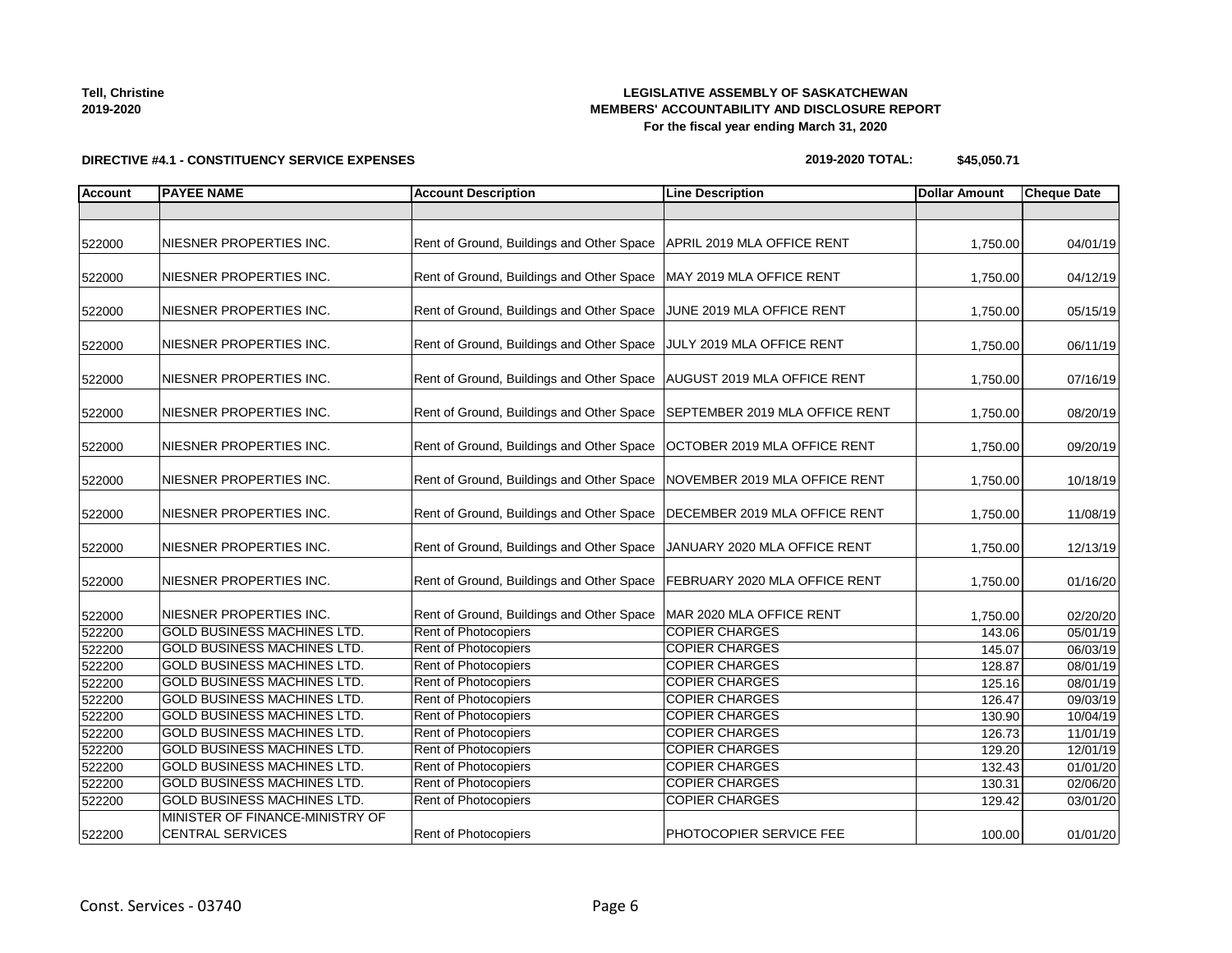| <b>Account</b> | <b>PAYEE NAME</b>                  | <b>Account Description</b>              | <b>Line Description</b>          | <b>Dollar Amount</b> | <b>Cheque Date</b>    |
|----------------|------------------------------------|-----------------------------------------|----------------------------------|----------------------|-----------------------|
|                |                                    |                                         | INSURANCE 2020 M2176230 C. TELL, |                      |                       |
| 522500         | <b>GALON INSURANCE BROKERS</b>     | <b>Insurance Premiums</b>               | <b>MLA</b>                       | 712.32               | 01/09/20              |
| 522700         | SASKENERGY INCORPORATED            | Utilities -Electricity and Nat Gas      | 83996000002 APRIL 11, 2019       | 71.24                | 05/01/19              |
| 522700         | SASKENERGY INCORPORATED            | Utilities - Electricity and Nat Gas     | 83996000002 MAY 13, 2019         | 57.11                | 06/01/19              |
| 522700         | SASKENERGY INCORPORATED            | Utilities - Electricity and Nat Gas     | 83996000002 JUNE 13, 2019        | 44.13                | 07/01/19              |
| 522700         | SASKENERGY INCORPORATED            | Utilities - Electricity and Nat Gas     | 83996000002 JULY 12, 2019        | 40.43                | 08/01/19              |
| 522700         | SASKENERGY INCORPORATED            | Utilities - Electricity and Nat Gas     | 83996000002 AIGIST 14. 2-10      | 40.43                | 09/01/19              |
| 522700         | SASKENERGY INCORPORATED            | Utilities - Electricity and Nat Gas     | 83996000002 SEPTEMBER 13, 2019   | 40.43                | 10/01/19              |
| 522700         | SASKENERGY INCORPORATED            | Utilities - Electricity and Nat Gas     | 83996000002 OCTOBER 11, 2019     | 40.43                | 11/01/19              |
| 522700         | SASKENERGY INCORPORATED            | Utilities - Electricity and Nat Gas     | 83996000002 NOVEMBER 14, 2019    | 87.39                | 12/01/19              |
| 522700         | SASKENERGY INCORPORATED            | Utilities - Electricity and Nat Gas     | 83996000002 DECEMBER 12, 2019    | 89.24                | $\overline{01/01/20}$ |
| 522700         | SASKENERGY INCORPORATED            | Utilities - Electricity and Nat Gas     | 83996000002 JANUARY 14, 2020     | 107.16               | 01/14/20              |
| 522700         | SASKENERGY INCORPORATED            | Utilities - Electricity and Nat Gas     | 83996000002 FEBRUARY 12, 2020    | 106.55               | 03/01/20              |
| 522700         | SASKENERGY INCORPORATED            | Utilities - Electricity and Nat Gas     | 83996000002 MARCH 12, 2020       | 93.58                | 03/12/20              |
| 522700         | SASKPOWER CORPORATION              | Utilities - Electricity and Nat Gas     | 500002408127 APRIL 11, 2019      | 160.65               | 05/01/19              |
| 522700         | SASKPOWER CORPORATION              | Utilities - Electricity and Nat Gas     | 500002408127 MAY 13, 2019        | 71.42                | 06/01/19              |
| 522700         | SASKPOWER CORPORATION              | Utilities - Electricity and Nat Gas     | 500002408127 JUNE 13, 2019       | 121.73               | 07/01/19              |
| 522700         | SASKPOWER CORPORATION              | Utilities - Electricity and Nat Gas     | 500002408127 JULY 12, 2019       | 116.20               | 08/01/19              |
| 522700         | SASKPOWER CORPORATION              | Utilities - Electricity and Nat Gas     | 500002408127 AUGUST 14, 2019     | 95.65                | 09/01/19              |
| 522700         | SASKPOWER CORPORATION              | Utilities - Electricity and Nat Gas     | 500002408127 SEPTEMBER 13, 2019  | 154.56               | 10/01/19              |
| 522700         | SASKPOWER CORPORATION              | Utilities - Electricity and Nat Gas     | 500002408127 OCTOBER 11, 2019    | 145.32               | 11/01/19              |
| 522700         | SASKPOWER CORPORATION              | Utilities - Electricity and Nat Gas     | 500002408127 NOVEMBER 14, 2019   | 68.44                | 12/01/19              |
| 522700         | SASKPOWER CORPORATION              | Utilities - Electricity and Nat Gas     | 500002408127 DECEMBER 12, 2019   | 145.32               | 12/12/19              |
| 522700         | SASKPOWER CORPORATION              | Utilities - Electricity and Nat Gas     | 500002408127 JANUARY 14, 2020    | 165.84               | 01/14/20              |
| 522700         | SASKPOWER CORPORATION              | Utilities - Electricity and Nat Gas     | 500002408127 FEBRUARY 12, 2020   | 119.65               | 03/01/20              |
| 522700         | SASKPOWER CORPORATION              | Utilities - Electricity and Nat Gas     | 500002408127 MARCH 12, 2020      | 129.74               | 03/12/20              |
| 525000         | <b>ACTION EXPRESS LTD.</b>         | Postal, Courier, Freight and Related    | <b>COURIER SERVICES</b>          | 10.80                | 05/01/19              |
| 525000         | <b>BURCHI, JACKIE J.</b>           | Postal, Courier, Freight and Related    | <b>POSTAGE</b>                   | 9.83                 | 04/16/19              |
| 525000         | <b>BURCHI, JACKIE J.</b>           | Postal, Courier, Freight and Related    | <b>POSTAGE</b>                   | 94.50                | 11/12/19              |
| 525000         | CANADA POST CORPORATION            | Postal, Courier, Freight and Related    | <b>POSTAGE</b>                   | 1,316.36             | 06/01/19              |
|                | MINISTER OF FINANCE-MINISTRY OF    |                                         |                                  |                      |                       |
| 525000         | <b>CENTRAL SERVICES</b>            | Postal, Courier, Freight and Related    | AUGUST 2019 MAIL SERVICES        | 1,050.42             | 09/13/19              |
|                | PRAIRIE ADVERTISING DISTRIBUTORS   |                                         |                                  |                      |                       |
| 525000         | LTD.                               | Postal, Courier, Freight and Related    | <b>MAIL PREP</b>                 | 198.98               | 06/01/19              |
|                | PRAIRIE ADVERTISING DISTRIBUTORS   |                                         |                                  |                      |                       |
| 525000         | LTD.                               | Postal, Courier, Freight and Related    | <b>MAIL PREP</b>                 | 247.05               | 09/01/19              |
| 525000         | SASKATCHEWAN PARTY CAUCUS          | Postal, Courier, Freight and Related    | <b>POSTAGE</b>                   | 42.78                | 09/01/19              |
| 528000         | <b>BTS GROUP INC.</b>              | <b>Support Services</b>                 | <b>TECHNICAL SERVICE</b>         | 524.70               | 03/01/20              |
| 529000         | <b>CROWN SHRED &amp; RECYCLING</b> | <b>General Contractual Services</b>     | <b>RECYCLING FEES</b>            | 45.00                | 05/01/19              |
| 529000         | <b>CROWN SHRED &amp; RECYCLING</b> | <b>General Contractual Services</b>     | <b>RECYCLING FEES</b>            | 513.70               | 05/01/19              |
| 530000         | PATTISON OUTDOOR ADVERTISING LP    | <b>Communications Development Costs</b> | ADVERTISING PRODUCTION           | 314.82               | 08/01/19              |
| 530000         | PATTISON OUTDOOR ADVERTISING LP    | <b>Communications Development Costs</b> | ADVERTISING PRODUCTION           | 86.13                | 08/01/19              |
| 530000         | PATTISON OUTDOOR ADVERTISING LP    | <b>Communications Development Costs</b> | ADVERTISING PRODUCTION           | 86.13                | 10/01/19              |
| 530000         | PATTISON OUTDOOR ADVERTISING LP    | <b>Communications Development Costs</b> | ADVERTISING PRODUCTION           | 233.20               | 12/01/19              |
| 530000         | PATTISON OUTDOOR ADVERTISING LP    | <b>Communications Development Costs</b> | ADVERTISING PRODUCTION           | 86.13                | 01/01/20              |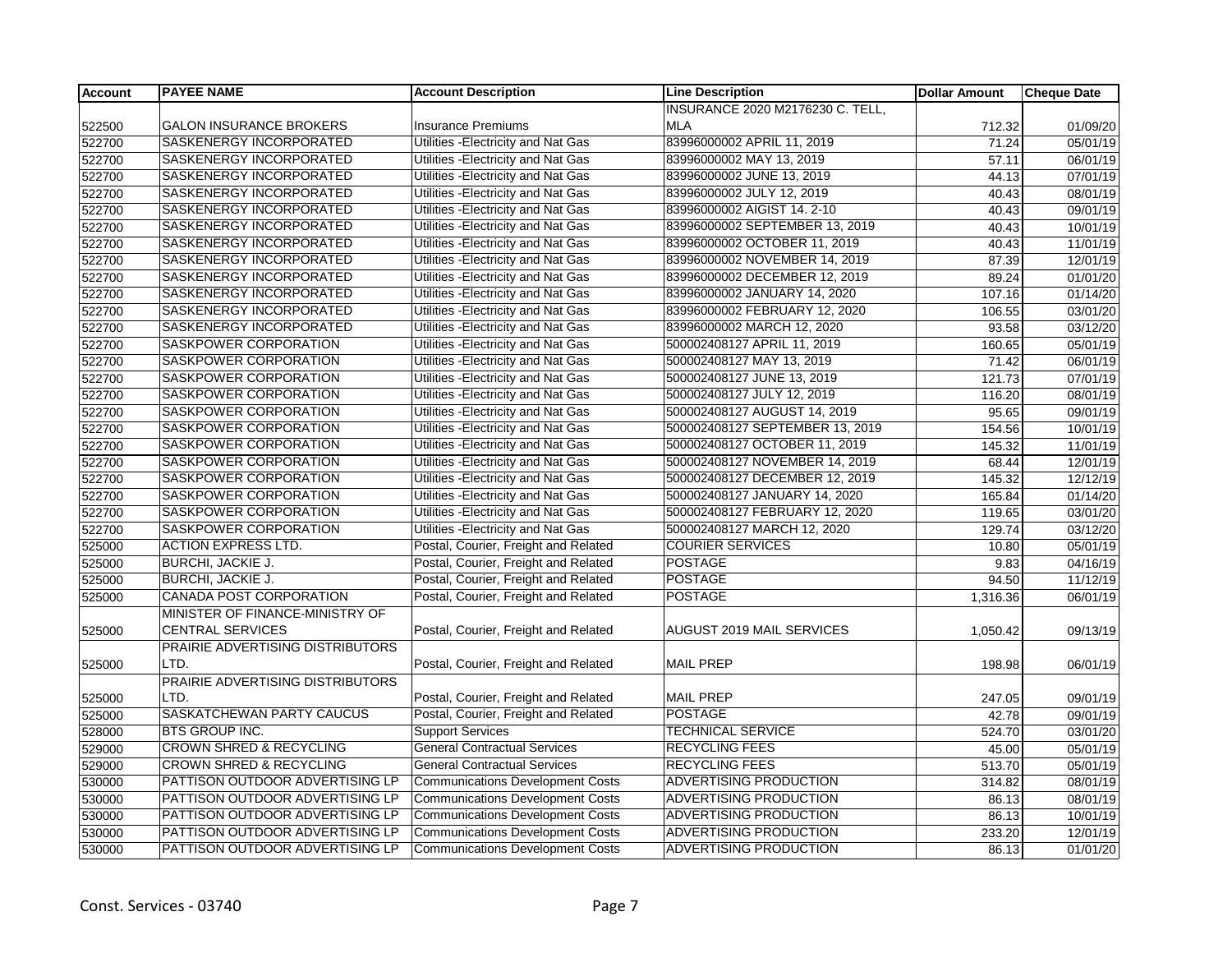| <b>Account</b> | <b>PAYEE NAME</b>                                              | <b>Account Description</b>       | <b>Line Description</b>       | <b>Dollar Amount</b> | <b>Cheque Date</b> |
|----------------|----------------------------------------------------------------|----------------------------------|-------------------------------|----------------------|--------------------|
| 530000         | PATTISON OUTDOOR ADVERTISING LP                                | Communications Development Costs | <b>ADVERTISING PRODUCTION</b> | 132.50               | 03/02/20           |
| 530300         | MARU GROUP CANADA INC.                                         | Primary Research/Focus group     | Ad Hoc Research               | 632.98               | 05/01/19           |
| 530300         | MARU GROUP CANADA INC.                                         | Primary Research/Focus group     | Ad Hoc Research               | 632.98               | 08/01/19           |
| 530300         | MARU GROUP CANADA INC.                                         | Primary Research/Focus group     | AD HOC RESEARCH               | 661.11               | 11/01/19           |
| 530300         | MARU GROUP CANADA INC.                                         | Primary Research/Focus group     | Ad Hoc Research               | 661.11               | 03/01/20           |
|                | <b>ARCOLA EAST COMMUNITY</b>                                   |                                  |                               |                      |                    |
| 530500         | <b>ASSOCIATION</b>                                             | Media Placement                  | <b>ADVERTISING</b>            | 60.00                | 01/06/20           |
| 530500         | <b>FORUM MEDIA</b>                                             | Media Placement                  | <b>ADVERTISING</b>            | 33.00                | 04/04/19           |
| 530500         | <b>FORUM MEDIA</b>                                             | <b>Media Placement</b>           | <b>ADVERTISING</b>            | 33.00                | 05/02/19           |
| 530500         | <b>FORUM MEDIA</b>                                             | <b>Media Placement</b>           | <b>ADVERTISING</b>            | 33.00                | 06/06/19           |
| 530500         | <b>FORUM MEDIA</b>                                             | Media Placement                  | <b>ADVERTISING</b>            | 33.00                | 08/01/19           |
| 530500         | <b>FORUM MEDIA</b>                                             | Media Placement                  | <b>ADVERTISING</b>            | 33.00                | 08/01/19           |
| 530500         | <b>FORUM MEDIA</b>                                             | Media Placement                  | ADVERTISING                   | 33.00                | 08/01/19           |
| 530500         | <b>FORUM MEDIA</b>                                             | <b>Media Placement</b>           | <b>ADVERTISING</b>            | 33.00                | 09/05/19           |
| 530500         | <b>FORUM MEDIA</b>                                             | <b>Media Placement</b>           | <b>ADVERTISING</b>            | 33.00                | 10/03/19           |
| 530500         | <b>FORUM MEDIA</b>                                             | <b>Media Placement</b>           | <b>ADVERTISING</b>            | 49.00                | 10/10/19           |
| 530500         | <b>FORUM MEDIA</b>                                             | Media Placement                  | ADVERTISING                   | 33.00                | 11/07/19           |
| 530500         | <b>FORUM MEDIA</b>                                             | Media Placement                  | <b>ADVERTISING</b>            | 33.00                | 12/05/19           |
| 530500         | <b>FORUM MEDIA</b>                                             | Media Placement                  | <b>ADVERTISING</b>            | 147.00               | 12/19/19           |
| 530500         | <b>FORUM MEDIA</b>                                             | Media Placement                  | <b>ADVERTISING</b>            | 33.00                | 01/09/20           |
| 530500         | <b>FORUM MEDIA</b>                                             | Media Placement                  | <b>ADVERTISING</b>            | 33.00                | 02/05/20           |
| 530500         | <b>FORUM MEDIA</b>                                             | Media Placement                  | <b>ADVERTISING</b>            | 132.00               | 03/19/20           |
| 530500         | PATTISON OUTDOOR ADVERTISING LP                                | Media Placement                  | <b>ADVERTISING</b>            | 200.00               | 04/08/19           |
| 530500         | PATTISON OUTDOOR ADVERTISING LP                                | Media Placement                  | <b>ADVERTISING</b>            | 200.00               | 05/06/19           |
| 530500         | PATTISON OUTDOOR ADVERTISING LP                                | Media Placement                  | <b>ADVERTISING</b>            | 200.00               | 06/03/19           |
| 530500         | PATTISON OUTDOOR ADVERTISING LP                                | Media Placement                  | <b>ADVERTISING</b>            | 200.00               | 08/01/19           |
| 530500         | PATTISON OUTDOOR ADVERTISING LP                                | Media Placement                  | <b>ADVERTISING</b>            | 200.00               | 08/01/19           |
| 530500         | PATTISON OUTDOOR ADVERTISING LP                                | Media Placement                  | <b>ADVERTISING</b>            | 200.00               | 09/01/19           |
| 530500         | PATTISON OUTDOOR ADVERTISING LP                                | Media Placement                  | <b>ADVERTISING</b>            | 200.00               | 10/01/19           |
| 530500         | PATTISON OUTDOOR ADVERTISING LP                                | Media Placement                  | ADVERTISING                   | 200.00               | 11/01/19           |
| 530500         | PATTISON OUTDOOR ADVERTISING LP                                | Media Placement                  | <b>ADVERTISING</b>            | 200.00               | 12/01/19           |
| 530500         | PATTISON OUTDOOR ADVERTISING LP                                | Media Placement                  | <b>ADVERTISING</b>            | 1,200.00             | 12/01/19           |
| 530500         | PATTISON OUTDOOR ADVERTISING LP                                | Media Placement                  | <b>ADVERTISING</b>            | 200.00               | 12/16/19           |
| 530500         | PATTISON OUTDOOR ADVERTISING LP                                | Media Placement                  | <b>ADVERTISING</b>            | 200.00               | 01/13/20           |
| 530500         | PATTISON OUTDOOR ADVERTISING LP                                | Media Placement                  | <b>ADVERTISING</b>            | 200.00               | 02/10/20           |
| 530500         | PATTISON OUTDOOR ADVERTISING LP                                | Media Placement                  | <b>ADVERTISING</b>            | 1,200.00             | 03/09/20           |
| 530500         | PATTISON OUTDOOR ADVERTISING LP                                | Media Placement                  | <b>ADVERTISING</b>            | 200.00               | 03/09/20           |
| 530500         | PILOT BUTTE COMMUNITY RODEO                                    | <b>Media Placement</b>           | ADVERTISING                   | 250.00               | 07/01/19           |
| 530500         | POSTMEDIA NETWORK INC.                                         | Media Placement                  | <b>ADVERTISING</b>            | 105.00               | 01/01/20           |
| 530500         | SASKATCHEWAN BASEBALL HALL OF<br>FAME & MUSEUM ASSOCIATION INC | <b>Media Placement</b>           | <b>ADVERTISING</b>            | 50.00                | 09/01/19           |
|                | SASKATCHEWAN SPORTS HALL OF                                    |                                  |                               |                      |                    |
| 530500         | <b>FAME</b>                                                    | <b>Media Placement</b>           | <b>ADVERTISING</b>            | 250.00               | 10/01/19           |
| 530500         | ST. ANDREW'S COLLEGE                                           | <b>Media Placement</b>           | ADVERTISING                   | 75.00                | 03/03/20           |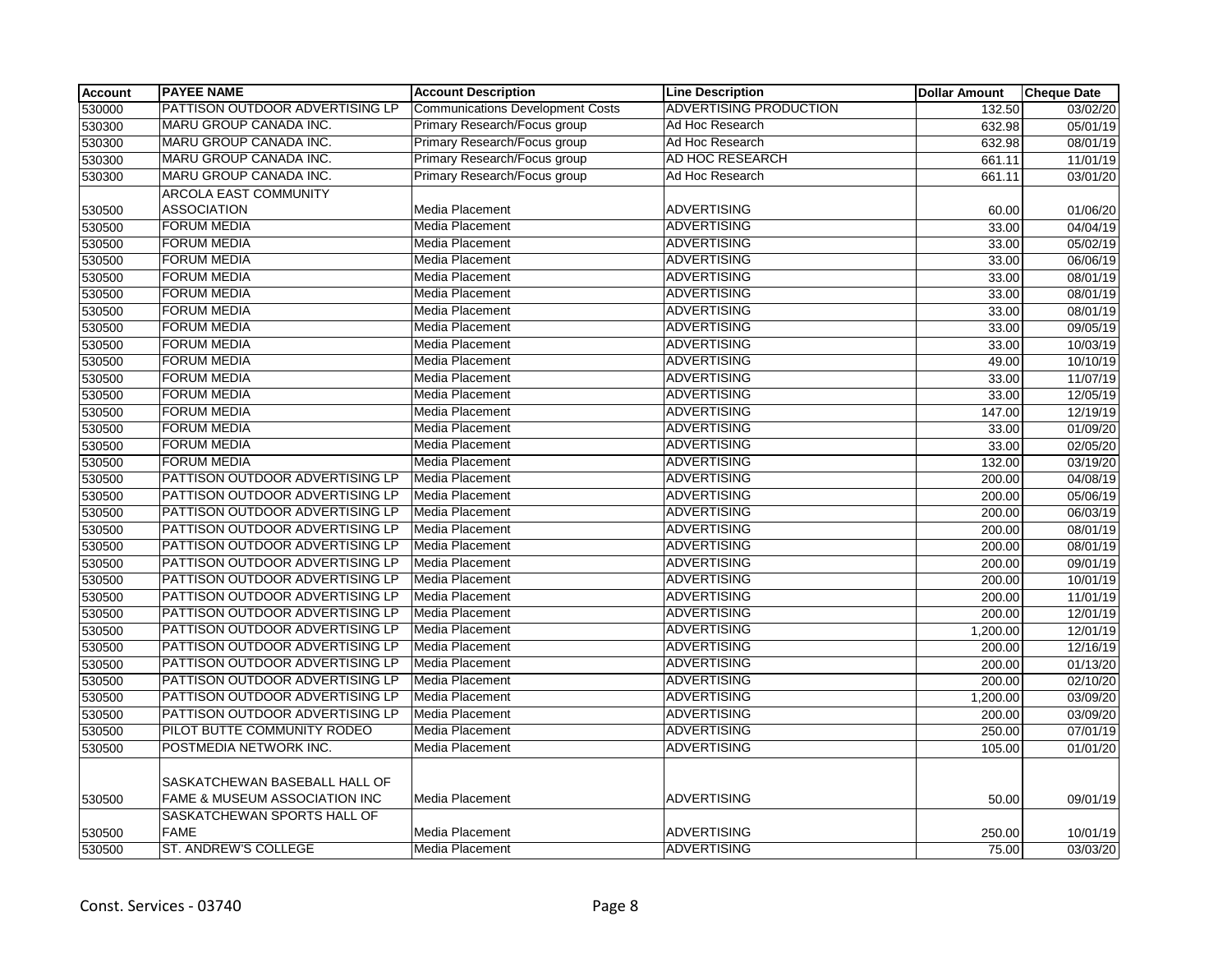| <b>Account</b> | <b>PAYEE NAME</b>                       | <b>Account Description</b>                                               | <b>Line Description</b>                        | <b>Dollar Amount</b> | <b>Cheque Date</b> |
|----------------|-----------------------------------------|--------------------------------------------------------------------------|------------------------------------------------|----------------------|--------------------|
| 530500         | <b>WESTERN LITHO PRINTERS LTD.</b>      | Media Placement                                                          | <b>ADVERTISING</b>                             | 300.00               | 06/01/19           |
| 530800         | <b>WESTERN LITHO PRINTERS LTD.</b>      | <b>Publications</b>                                                      | <b>NEWSLETTERS</b>                             | 1.146.32             | 07/01/19           |
| 530800         | <b>WESTERN LITHO PRINTERS LTD.</b>      | <b>Publications</b>                                                      | <b>NEWSLETTERS</b>                             | 1,058.46             | 10/01/19           |
| 542000         | BURCHI, JACKIE J.                       | Travel                                                                   | C.A. TRAVEL MAY 23, 2019                       | 20.48                | 06/01/19           |
| 542000         | <b>BURCHI, JACKIE J.</b>                | Travel                                                                   | C.A. TRAVEL JUNE 20, 2019                      | 28.87                | 07/01/19           |
| 542000         | <b>BURCHI, JACKIE J.</b>                | Travel                                                                   | C.A. TRAVEL SEPTEMBER 5, 2019                  | 24.15                | 09/06/19           |
| 542000         | BURCHI, JACKIE J.                       | Travel                                                                   | C.A. TRAVEL NOVEMBER 14, 2019                  | 25.43                | 12/01/19           |
| 542000         | <b>BURCHI, JACKIE J.</b>                | Travel                                                                   | C.A. TRAVEL DECEMBER 10, 2019                  | 36.08                | 12/17/19           |
| 542000         | BURCHI, JACKIE J.                       | Travel                                                                   | C.A. TRAVEL FEB 11, 2020                       | 30.78                | 02/20/20           |
| 543201         | <b>CONEXUS ARTS CENTRE</b>              | Deputy Minister/Ministry Head Business<br>Expenses - Refreshments        | STUDENT DRINKS 20000203                        | 35.00                | 12/01/19           |
| 543201         | <b>CONEXUS ARTS CENTRE</b>              | Deputy Minister/Ministry Head Business<br>Expenses - Refreshments        | STUDENT DRINKS 20000203                        | 60.00                | 12/01/19           |
| 543201         | <b>CONEXUS ARTS CENTRE</b>              | Deputy Minister/Ministry Head Business<br>Expenses - Refreshments        | <b>STUDENT DRINKS</b>                          | 20.00                | 02/01/20           |
| 543201         | LEGISLATIVE FOOD SERVICE                | Deputy Minister/Ministry Head Business<br>Expenses - Refreshments        | STUDENT DRINKS - CHRISTINE TELL,<br><b>MLA</b> | 30.00                | 05/01/19           |
| 543201         | LEGISLATIVE FOOD SERVICE                | Deputy Minister/Ministry Head Business<br><b>Expenses - Refreshments</b> | STUDENT DRINS - CHRISTINE TELL, MLA            | 25.00                | 05/02/19           |
| 550100         | ALLIED PRINTERS & PROMOTIONS            | <b>Printed Forms</b>                                                     | <b>BUSINESS CARDS</b>                          | 90.10                | 03/01/20           |
| 550100         | <b>ALLIED PRINTERS &amp; PROMOTIONS</b> | <b>Printed Forms</b>                                                     | <b>ENVELOPES</b>                               | 312.70               | 03/01/20           |
| 550100         | <b>ALLIED PRINTERS &amp; PROMOTIONS</b> | <b>Printed Forms</b>                                                     | LETTERHEAD                                     | 243.80               | 03/01/20           |
| 550200         | <b>FORUM MEDIA</b>                      | Books, Mags and Ref Materials                                            | SUBSCRIPTION - C. TELL, MLA                    | 50.00                | 12/05/19           |
| 555000         | AMBASSADOR COFFEE SERVICE               | <b>Other Material and Supplies</b>                                       | <b>OFFICE SUPPLIES</b>                         | 87.87                | 11/05/19           |
| 555000         | <b>BURCHI, JACKIE J.</b>                | Other Material and Supplies                                              | <b>OFFICE SUPPLIES</b>                         | 4.13                 | 06/01/19           |
| 555000         | <b>BURCHI, JACKIE J.</b>                | Other Material and Supplies                                              | <b>OFFICE SUPPLIES</b>                         | 5.00                 | 10/11/19           |
| 555000         | <b>BURCHI, JACKIE J.</b>                | Other Material and Supplies                                              | <b>OFFICE SUPPLIES</b>                         | 41.48                | 03/13/20           |
| 564300         | <b>BTS GROUP INC.</b>                   | Computer Hardware - Exp.                                                 | <b>DESKTOP COMPUTER</b>                        | 796.00               | 03/01/20           |
| 565200         | <b>BURCHI, JACKIE J.</b>                | Office Furniture and Equipment - Exp                                     | <b>CELL PHONE</b>                              | 370.73               | 03/13/20           |
| 565200         | <b>SUPREME BASICS</b>                   | Office Furniture and Equipment - Exp                                     | OFFICE CHAIR                                   | 540.54               | 07/01/19           |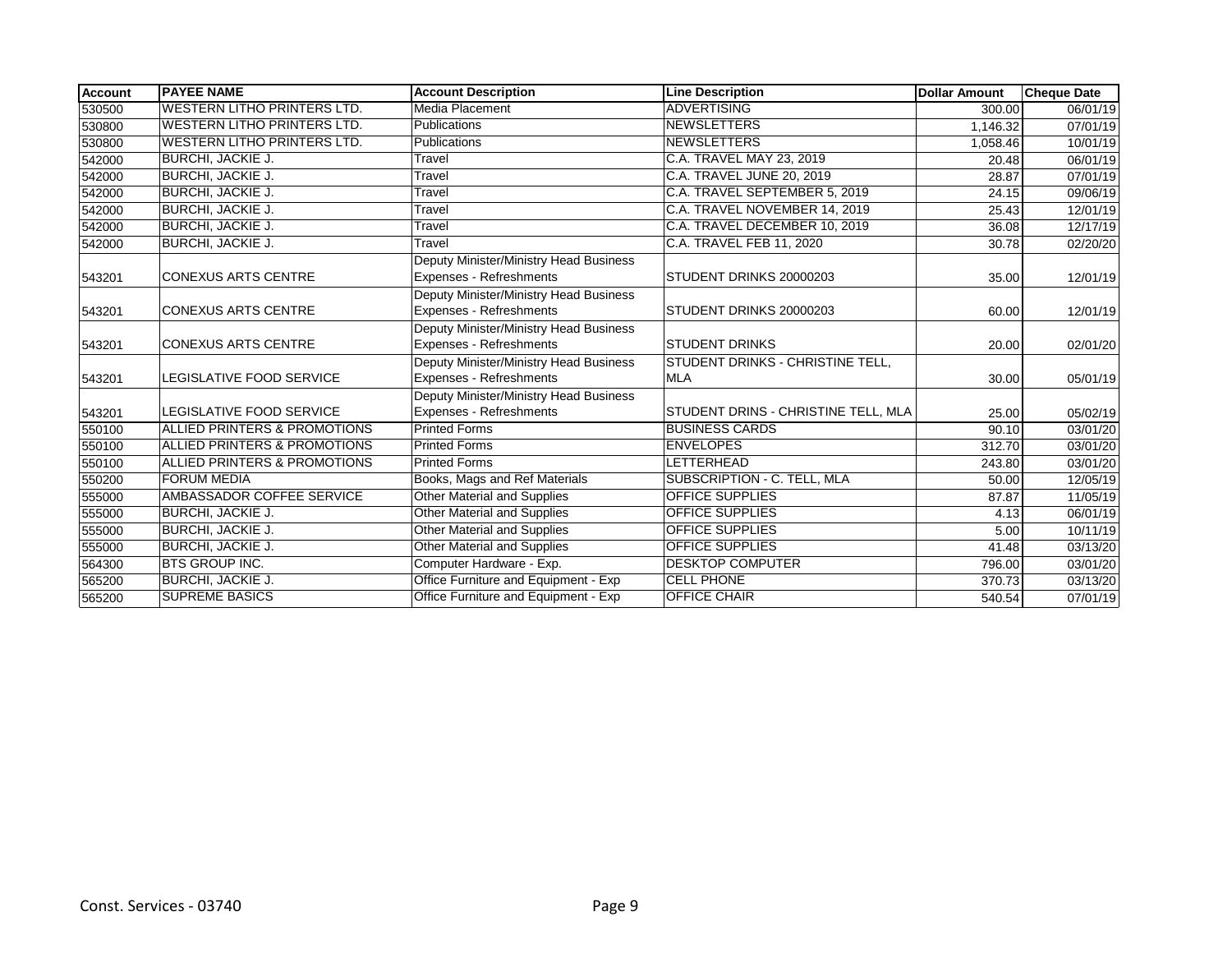

#### **LEGISLATIVE ASSEMBLY OF SASKATCHEWAN MEMBERS' ACCOUNTABILITY AND DISCLOSURE REPORT For the fiscal year ending March 31, 2020**

#### **DIRECTIVE #6 - CONSTITUENCY ASSISTANT EXPENSES**

**2019-2020 TOTAL: \$69,093.09**

| <b>Account</b> | <b>Payee Name</b>         | <b>Account Description</b>    | <b>Dollar Amount</b> | <b>Cheque Date</b> |  |
|----------------|---------------------------|-------------------------------|----------------------|--------------------|--|
|                |                           |                               |                      |                    |  |
| 513000         | <b>BURCHI, JACKIE J.</b>  | <b>Out-of-Scope Permanent</b> | 0.00                 | 04/03/19           |  |
| 513000         | <b>BURCHI, JACKIE J.</b>  | Out-of-Scope Permanent        | 2,450.00             | 04/16/19           |  |
| 513000         | <b>BURCHI, JACKIE J.</b>  | Out-of-Scope Permanent        | 2,450.00             | 05/01/19           |  |
| 513000         | <b>BURCHI, JACKIE J.</b>  | Out-of-Scope Permanent        | 2,450.00             | 05/15/19           |  |
| 513000         | <b>BURCHI, JACKIE J.</b>  | Out-of-Scope Permanent        | 2,450.00             | 05/29/19           |  |
| 513000         | BURCHI, JACKIE J.         | Out-of-Scope Permanent        | 2,450.00             | 06/12/19           |  |
| 513000         | BURCHI, JACKIE J.         | Out-of-Scope Permanent        | 2,450.00             | 06/26/19           |  |
| 513000         | <b>BURCHI, JACKIE J.</b>  | Out-of-Scope Permanent        | 2,450.00             | 07/10/19           |  |
| 513000         | <b>BURCHI, JACKIE J.</b>  | Out-of-Scope Permanent        | 2,450.00             | 07/24/19           |  |
| 513000         | <b>BURCHI, JACKIE J.</b>  | Out-of-Scope Permanent        | 2,450.00             | 08/07/19           |  |
| 513000         | BURCHI, JACKIE J.         | Out-of-Scope Permanent        | 2,450.00             | 08/21/19           |  |
| 513000         | BURCHI, JACKIE J.         | Out-of-Scope Permanent        | 2,450.00             | 09/04/19           |  |
| 513000         | <b>BURCHI, JACKIE J.</b>  | Out-of-Scope Permanent        | 2,450.00             | 09/18/19           |  |
| 513000         | <b>BURCHI, JACKIE J.</b>  | Out-of-Scope Permanent        | 2,450.00             | 10/02/19           |  |
| 513000         | BURCHI, JACKIE J.         | Out-of-Scope Permanent        | 2,450.00             | 10/16/19           |  |
| 513000         | BURCHI, JACKIE J.         | Out-of-Scope Permanent        | 2,450.00             | 11/01/19           |  |
| 513000         | <b>BURCHI, JACKIE J.</b>  | Out-of-Scope Permanent        | 2,450.00             | 11/13/19           |  |
| 513000         | <b>BURCHI, JACKIE J.</b>  | Out-of-Scope Permanent        | 2,450.00             | 11/27/19           |  |
| 513000         | BURCHI, JACKIE J.         | Out-of-Scope Permanent        | 2,450.00             | 12/11/19           |  |
| 513000         | BURCHI, JACKIE J.         | Out-of-Scope Permanent        | 2,450.00             | 12/24/19           |  |
| 513000         | <b>BURCHI, JACKIE J.</b>  | Out-of-Scope Permanent        | 2,450.00             | 01/08/20           |  |
| 513000         | BURCHI, JACKIE J.         | Out-of-Scope Permanent        | 2,450.00             | 01/23/20           |  |
| 513000         | BURCHI, JACKIE J.         | Out-of-Scope Permanent        | 2,450.00             | 02/05/20           |  |
| 513000         | <b>BURCHI, JACKIE J.</b>  | Out-of-Scope Permanent        | 1,715.00             | 02/19/20           |  |
| 513000         | <b>BURCHI, JACKIE J.</b>  | Out-of-Scope Permanent        | 2,880.00             | 03/04/20           |  |
| 513000         | <b>BURCHI, JACKIE J.</b>  | Out-of-Scope Permanent        | 1,440.00             | 03/18/20           |  |
| 513000         | <b>BURCHI, JACKIE J.</b>  | Out-of-Scope Permanent        | 2,880.00             | 04/01/20           |  |
| 513000         | BURCHI, JACKIE J.         | Out-of-Scope Permanent        | 720.00               | 04/09/20           |  |
| 514000         | <b>BURCHI, KIRSTEN E.</b> | Casual/Term                   | 336.31               | 05/01/19           |  |
| 514000         | <b>BURCHI, KIRSTEN E.</b> | Casual/Term                   | 420.39               | 07/10/19           |  |
| 514000         | <b>BURCHI, KIRSTEN E.</b> | Casual/Term                   | 252.23               | 08/21/19           |  |
| 514000         | <b>BURCHI, KIRSTEN E.</b> | Casual/Term                   | 84.08                | 10/02/19           |  |
| 514000         | <b>BURCHI, KIRSTEN E.</b> | Casual/Term                   | 280.26               | 10/16/19           |  |
| 514000         | <b>BURCHI, KIRSTEN E.</b> | Casual/Term                   | 532.49               | 11/01/19           |  |
| 514000         | <b>BURCHI, KIRSTEN E.</b> | Casual/Term                   | 476.44               | 11/13/19           |  |
| 514000         | <b>BURCHI, KIRSTEN E.</b> | Casual/Term                   | 84.08                | 01/08/20           |  |
| 514000         | <b>BURCHI, KIRSTEN E.</b> | Casual/Term                   | 336.31               | 02/19/20           |  |
| 514300         | WARD, WENDY J             | Part-Time/Permanent Part-Time | 996.03               | 03/04/20           |  |